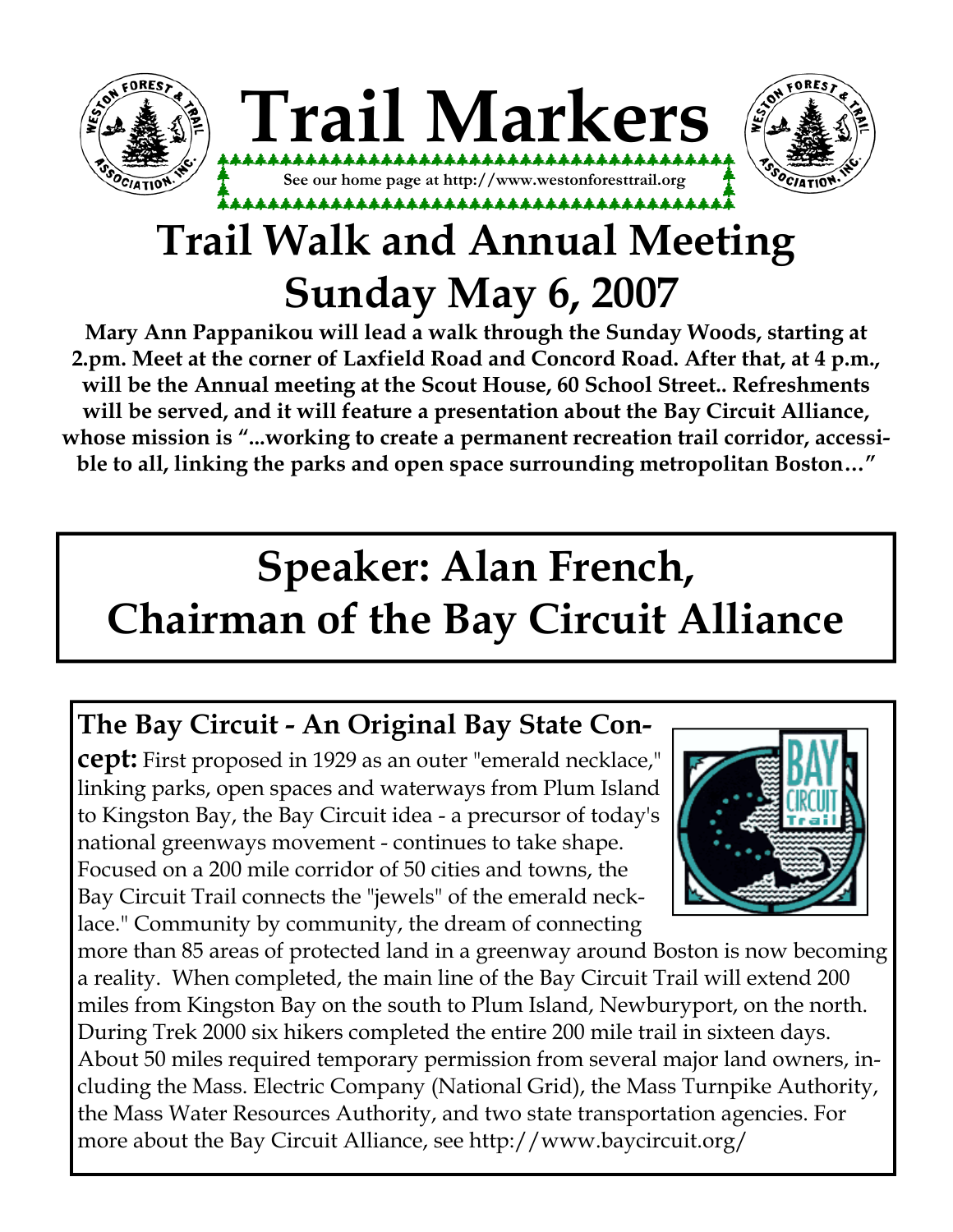### **Membership**

Our total membership stands at 514, which gives the Weston Forest and Trail Association a major voice in Town when it comes to protection and management of the open space and conservation land, which is so important in preserving the Town's rural character . We're always looking to increase membership, and your help is needed and very welcome.

#### **Stewardship**

A stewardship committee was organized during the first part of 2006, consisting of Bernie Scozzafava, Meg Steiner and Barbara Zenker with George Bates as chairman. Our first objective has been for all members of the committee to become thoroughly familiar with all of the Association's land, trail easements and conservation restrictions. Incidental to this process we are dealing with encroachments and other problems as they come to our attention. A second phase will involve walking the bounds of our land and restricted areas. Hopefully this second phase will be assisted with the combination of a GPS (Global Positioning System) handheld device loaded with the town's GIS (Geographic Information System) data which shows property lines and streets.

#### **The Fishman Barn**

The Associations' 3 year long stewardship effort to have a large barn moved —it was illegally sited on land protected by a conservation restriction — came to a successful conclusion (see photo). When personal requests and a mediation effort

failed, it became necessary to take legal action, which proceeded all the way to the Massachusetts Supreme Court. The SJC upheld the Land Court Judge's decision that the barn had to be moved. We are enormously grateful to our Trustees, to the Weston Land Trust, to the Massachusetts Land Trust Coalition and to many generous residents of Weston who together funded the nearly \$ 80,000 cost of the proceedings. Our position, that conservation restrictions must be respected, has been substantially vindicated.



The Barn at 190 Concord Road being moved off the land that is protected by a CR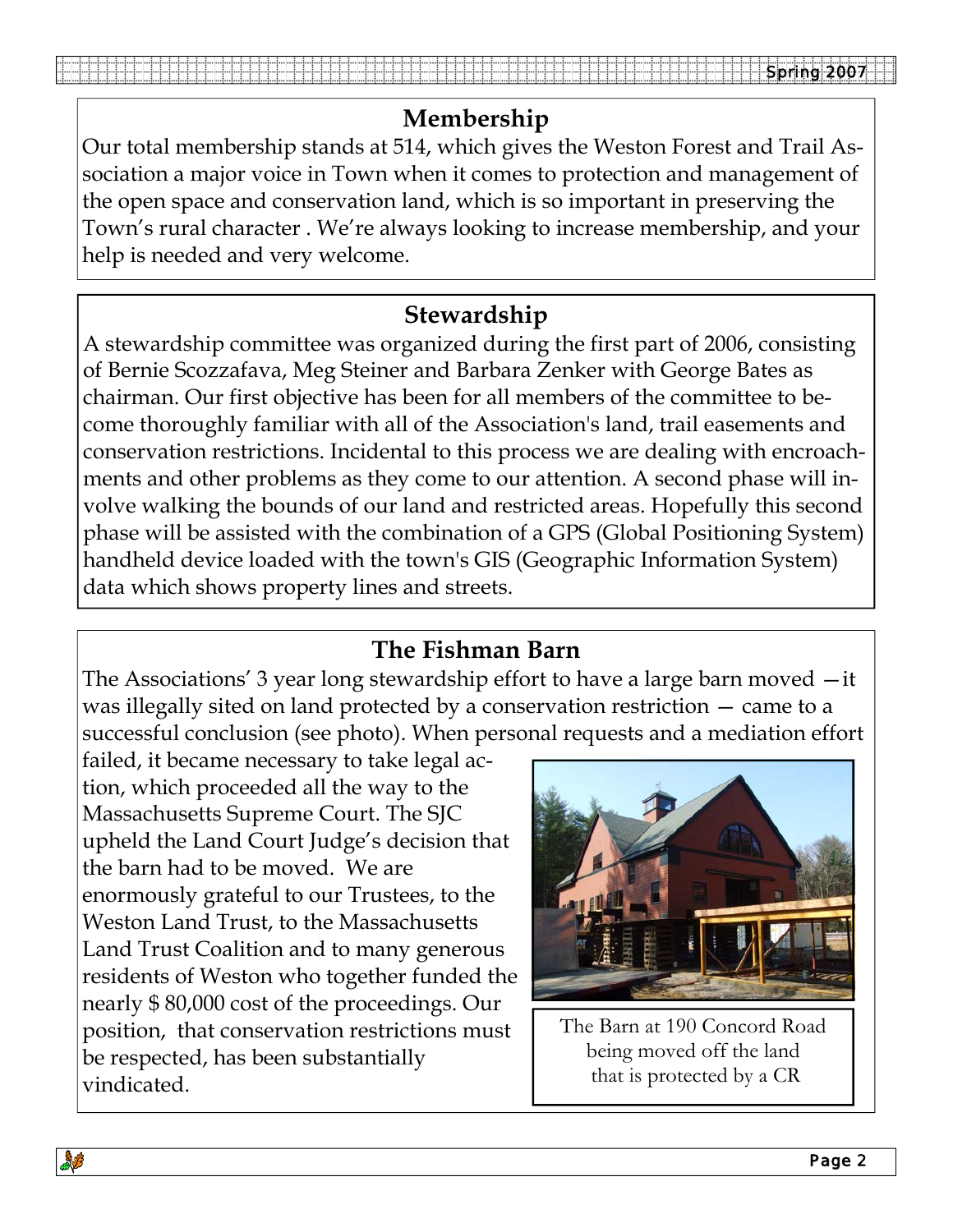

# **IN MEMORIAM Elmer Everett Jones**

**September 2, 1926-May 24, 2006**  *He wrote the book on Weston Conservation Lands.*

Elmer was a long-time Trustee, an invaluable asset and resource for us, and his wealth of knowledge and his passion about the

natural world enriched the many of us who were fortunate enough to cross his path. He was enormously generous with information, time and energy, and for many of us the walks along Weston's trails will never be the same without his perceptive and interesting commentary.

| Officers and Board of Trustees - 2006-2007 |  |  |  |
|--------------------------------------------|--|--|--|
|--------------------------------------------|--|--|--|

| President:      | Tom Selldorff         |
|-----------------|-----------------------|
| Vice President: | <b>Bill Stevenson</b> |
| Treasurer:      | George Bates          |
| Clerk:          | Leon Cohen            |

#### **Trustees:**

| Ted          | Alfond       | Until | 2008 | Kay            | McCahan        | Until | 2007 |
|--------------|--------------|-------|------|----------------|----------------|-------|------|
| Paul         | Arkema       | Until | 2008 | Winky          | Merrill        | Until | 2008 |
| George       | <b>Bates</b> | Until | 2007 | David          | Ogens          | Until | 2009 |
| Louisa       | Birch        | Until | 2009 | Mary Ann       | Pappanikou     | Until | 2008 |
| Roger        | <b>Burke</b> | Until | 2009 | <b>Ned</b>     | Rossiter       | Until | 2007 |
| Marty        | Carlock      | Until | 2007 | Bernard        | Scozzafava     | Until | 2007 |
| Leon         | Cohen        | Until | 2007 | Tom            | Selldorff      | Until | 2009 |
| <b>Brian</b> | Donahue      | Until | 2009 | Meg            | <b>Steiner</b> | Until | 2007 |
| Marcy        | Dorna        | Until | 2008 | <b>Bill</b>    | Stevenson      | Until | 2007 |
| Linda        | Duhms        | Until | 2009 | Jacques        | Wajsfelner     | Until | 2009 |
| William      | Ebsworth     | Until | 2007 | Peter          | Wheeler        | Until | 2008 |
| Lelia        | Elliston     | Until | 2008 | Johnathan      | White          | Until | 2009 |
| Katie        | Fagan        | Until | 2008 | <b>Barbara</b> | Zenker         | Until | 2007 |
| Lisa         | Larkin       | Until | 2009 |                |                |       |      |

**AB**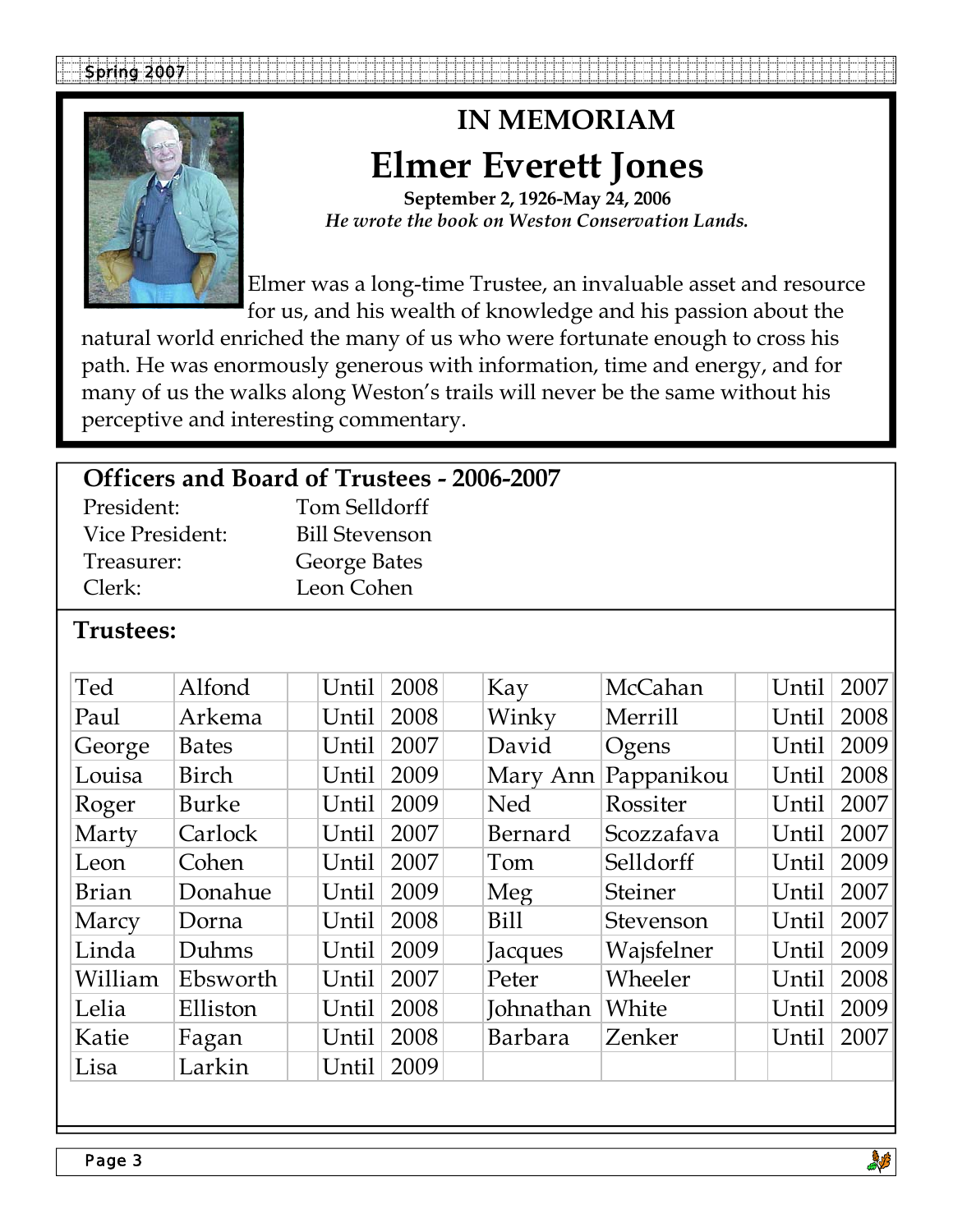|                                                       | <b>Weston Forest &amp; Trail Association, Inc.</b>                                                                                                                                                                                                                                             |
|-------------------------------------------------------|------------------------------------------------------------------------------------------------------------------------------------------------------------------------------------------------------------------------------------------------------------------------------------------------|
| Cash beginning of the year 1/1/06                     | <b>Operations - 2006</b><br>\$16,359.49                                                                                                                                                                                                                                                        |
|                                                       |                                                                                                                                                                                                                                                                                                |
| <b>Receipts:</b>                                      |                                                                                                                                                                                                                                                                                                |
| Dues                                                  | \$24,616.92                                                                                                                                                                                                                                                                                    |
| Gifts                                                 | 4,590.04                                                                                                                                                                                                                                                                                       |
| Endowment (3% of Endow. Fund)                         | 20,814.19                                                                                                                                                                                                                                                                                      |
| Map sales                                             | 1,581.00                                                                                                                                                                                                                                                                                       |
| <b>Book</b> sales                                     | 1,003.78                                                                                                                                                                                                                                                                                       |
| Interest                                              | 1,152.60                                                                                                                                                                                                                                                                                       |
| <b>Operations Fund</b>                                | 13,363.00                                                                                                                                                                                                                                                                                      |
| Stewardship Fund                                      | 46,895.00                                                                                                                                                                                                                                                                                      |
| Weston Reservoir Fund                                 | 3,945.00                                                                                                                                                                                                                                                                                       |
| Miscellaneous                                         | 7.50                                                                                                                                                                                                                                                                                           |
| <b>Total Receipts</b>                                 | 117,969.03                                                                                                                                                                                                                                                                                     |
| Disbursements:                                        |                                                                                                                                                                                                                                                                                                |
| Office Expense                                        | \$9,646.34                                                                                                                                                                                                                                                                                     |
| <b>Insurance Expense</b>                              | 2,427.36                                                                                                                                                                                                                                                                                       |
| Accounting                                            | 1,800.00                                                                                                                                                                                                                                                                                       |
| <b>Custodian Account Fee</b>                          | 500.00                                                                                                                                                                                                                                                                                         |
| Legal Expense (Litigation)                            | 37,150.93                                                                                                                                                                                                                                                                                      |
| Maintenance:                                          |                                                                                                                                                                                                                                                                                                |
| Land's Sake<br>\$39,998.75                            |                                                                                                                                                                                                                                                                                                |
| Other<br>4,590.04                                     | 44,588.79                                                                                                                                                                                                                                                                                      |
| Map Expense                                           | 1,419.78                                                                                                                                                                                                                                                                                       |
| Weston Reservoir Fund                                 | 3,266.11                                                                                                                                                                                                                                                                                       |
| <b>Total Disbursements</b>                            | (100,799.31)                                                                                                                                                                                                                                                                                   |
|                                                       |                                                                                                                                                                                                                                                                                                |
| <b>Cash and Cash Equivalents 12/31/06</b>             |                                                                                                                                                                                                                                                                                                |
| Unrestricted                                          | \$14,632.25                                                                                                                                                                                                                                                                                    |
| Restricted:                                           |                                                                                                                                                                                                                                                                                                |
| <b>General Promotion Fund</b>                         | \$1,048.18                                                                                                                                                                                                                                                                                     |
| <b>Business Promotion Fund</b>                        | 576.98                                                                                                                                                                                                                                                                                         |
| <b>Litigation Fund</b>                                | 9,744.07                                                                                                                                                                                                                                                                                       |
| Operations Fund (2007-2009)                           | 4,800.00                                                                                                                                                                                                                                                                                       |
| <b>Weston Reservoir Fund</b>                          | 2,727.73                                                                                                                                                                                                                                                                                       |
| <b>Total Restricted</b>                               |                                                                                                                                                                                                                                                                                                |
|                                                       | 18,896.96                                                                                                                                                                                                                                                                                      |
|                                                       |                                                                                                                                                                                                                                                                                                |
|                                                       | \$33,529.21                                                                                                                                                                                                                                                                                    |
|                                                       | Weston Forest & Trail Association, Inc.                                                                                                                                                                                                                                                        |
| <b>Total Cash and Cash Equivalents end of year</b>    | <b>Endowment Fund - 2006</b>                                                                                                                                                                                                                                                                   |
| <b>Balance 1/1/06</b>                                 | \$673,018.12                                                                                                                                                                                                                                                                                   |
| <b>Receipts &amp; Disbursements</b>                   |                                                                                                                                                                                                                                                                                                |
| Contributions<br>\$29,085.00                          |                                                                                                                                                                                                                                                                                                |
| Income and Capital Gains<br>76,408.68                 |                                                                                                                                                                                                                                                                                                |
| Disbursement to Operating Account<br>(20, 814.19)     |                                                                                                                                                                                                                                                                                                |
| Net change in Value of fund                           | 84,679.49                                                                                                                                                                                                                                                                                      |
| <b>Balance 12/31/06</b>                               | \$757,697.61                                                                                                                                                                                                                                                                                   |
| from the Fund in 2006 is calculated as follows:       | The average market value of the Fund in 2006 not including contributions received during the year was \$711,222.46 The Cost of Living Index for all<br>Urban Consumers in the Boston Area increased 2.1% during the year ended November 2006. 2.1% of \$711,222.46 is \$14,935.67. Real income |
|                                                       |                                                                                                                                                                                                                                                                                                |
| Income and Capital Gains<br>Less inflation adjustment | \$76,408.68<br>(14,935.67)                                                                                                                                                                                                                                                                     |
| <b>Real Income or (loss)</b>                          | \$61,473.01                                                                                                                                                                                                                                                                                    |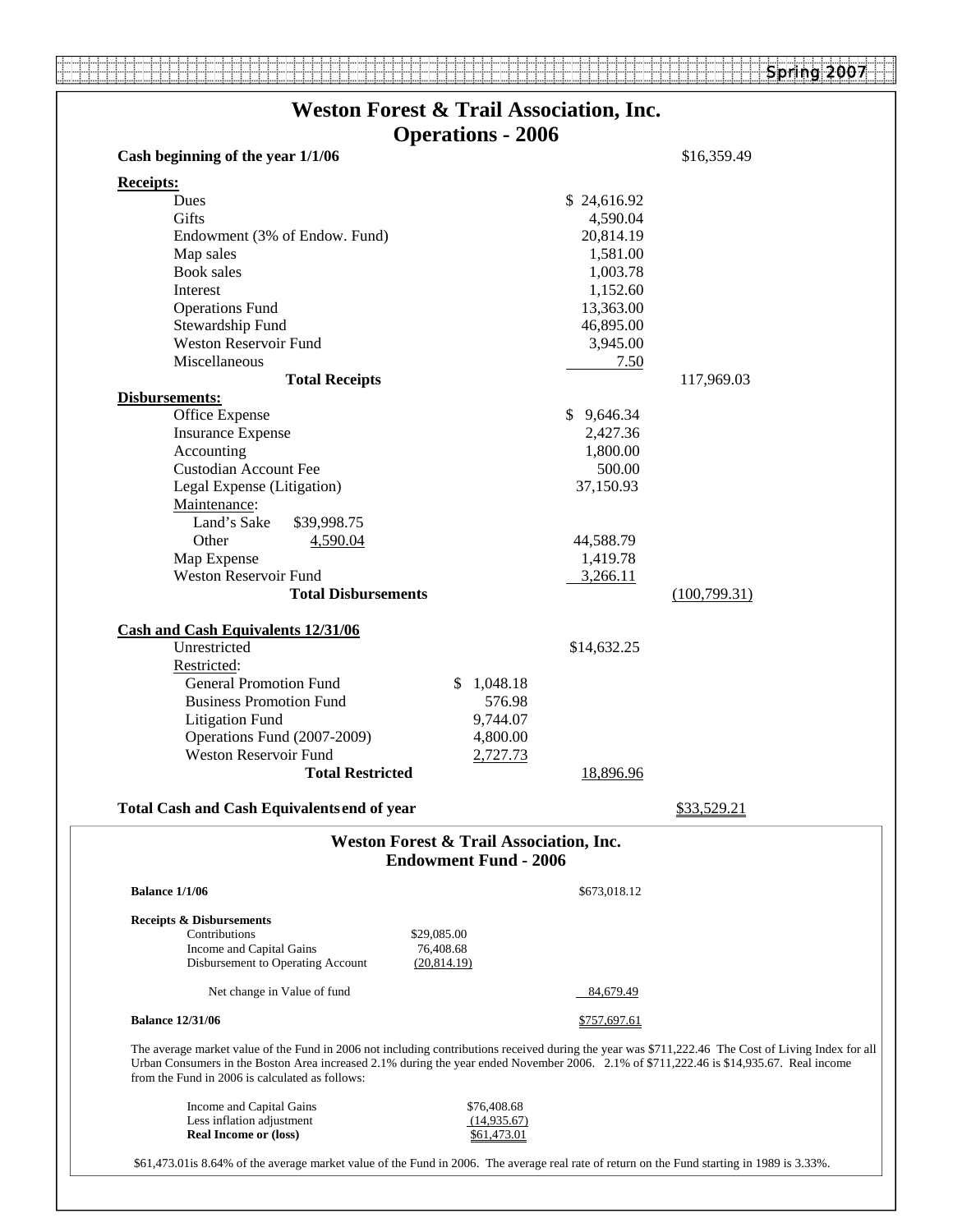#### **Membership Application:**



- \_\_\_ Individual membership \$ 25 \_\_\_ Family membership \$ 50 or more
- \_\_\_ Supporting membership\* \$ 100 or more\*
- Leadership Support \$1000\*
- \_\_\_ Life Membership\*\* \$ 2,000 or more\*\*



**Note that all membership contributions are fully tax-deductible**

\* If you do not wish to receive the exclusive, unique WF&T coffee mug, please check here \_\_

\*\* Life Members will receive a framed certificate of appreciation, unless checked here  $\_\_$ 

Also, please send me \_\_ copies of **"Walks on Weston Conservation Land"** by Elmer E. Jones @ \$ 15.00 each, plus \$ 2.00 for postage and handling. This book is also available at Dragon Books in the Town Center. **Maps of the Weston Trail System** are available for \$ 10.00 at the Conservation Commission office, in the Town Hall**. All can also be purchased on the WF&TA website at www.westonforesttrail.org** 

#### **CHECK HERE (**\_**)TO GET IT ALL: Supporting Membership+Trail Map+Trail Guide for \$ 125.00**

**Name**:\_\_\_\_\_\_\_\_\_\_\_\_\_\_\_\_\_\_\_\_\_\_\_\_\_\_\_\_\_\_\_\_\_\_\_\_\_\_\_\_\_\_\_\_\_\_\_\_\_\_\_\_\_\_\_\_\_\_\_\_\_\_\_\_\_\_\_\_\_\_\_\_\_\_\_\_\_\_\_\_\_\_\_\_\_\_\_\_\_\_\_\_\_\_\_\_\_

**Address**: \_\_\_\_\_\_\_\_\_\_\_\_\_\_\_\_\_\_\_\_\_\_\_\_\_\_\_\_\_\_\_\_\_\_\_\_\_\_\_\_\_\_\_\_\_\_\_\_\_\_\_\_\_\_\_\_\_\_\_\_\_\_\_\_\_\_\_\_\_\_\_\_\_\_\_\_\_\_\_\_\_\_\_\_\_\_\_\_\_\_\_\_\_

Please make checks payable to the **Weston Forest and Trail Association, Inc.** and mail, together with the above form, to Mr. George Bates, Treasurer, 266 Glen Road, Weston, MA

### **Our Mission and Plans for the future**

During more than 50 years of operation, the Weston Forest and Trail Association has been a strong advocate for maintaining the rural character of Weston.

Going forward, Weston Forest and Trail Association will continue to play an important role in keeping Weston's natural and rural nature as attractive as possible. Weston's proximity to Boston, its scenic roads and open spaces, and the Town's good schools have contributed to high real estate values. As a result, there is a strong economic incentive for development in Weston, and this could easily change the rural character of the town.

In addition to our monthly trail walks, stewardship responsibility for existing trails and easements on conservation land is a very important task in which Weston Forest and Trail plays a lead role. This includes identifying encroachment on trails or Association-owned conservation land and seeking remedy, including the use of legal action when necessary, which is vital for preserving our conservation land, trail easements and conservation restrictions.

There remain almost 800 acres of developable land in Weston. The WFTA works in conjunction with the Town's Community Preservation Commission and other Town organizations in identifying opportunities to preserve woodlands and open space, and to help shape any development in a way consistent with the town's character. The Association's role here includes providing information and support for land owners seeking to preserve undeveloped land, fund raising for specific projects, and advocacy within the town government.

We have created an Operating Fund ( to complement our Endowment Fund, but with more of a near-term focus) to which all the Trustees have made 5-year pledges. We hope many more Weston residents will also participate in this endeavor. For more information, or to volunteer to help, please contact Bill Stevenson or one of the Association officers.

Page 5